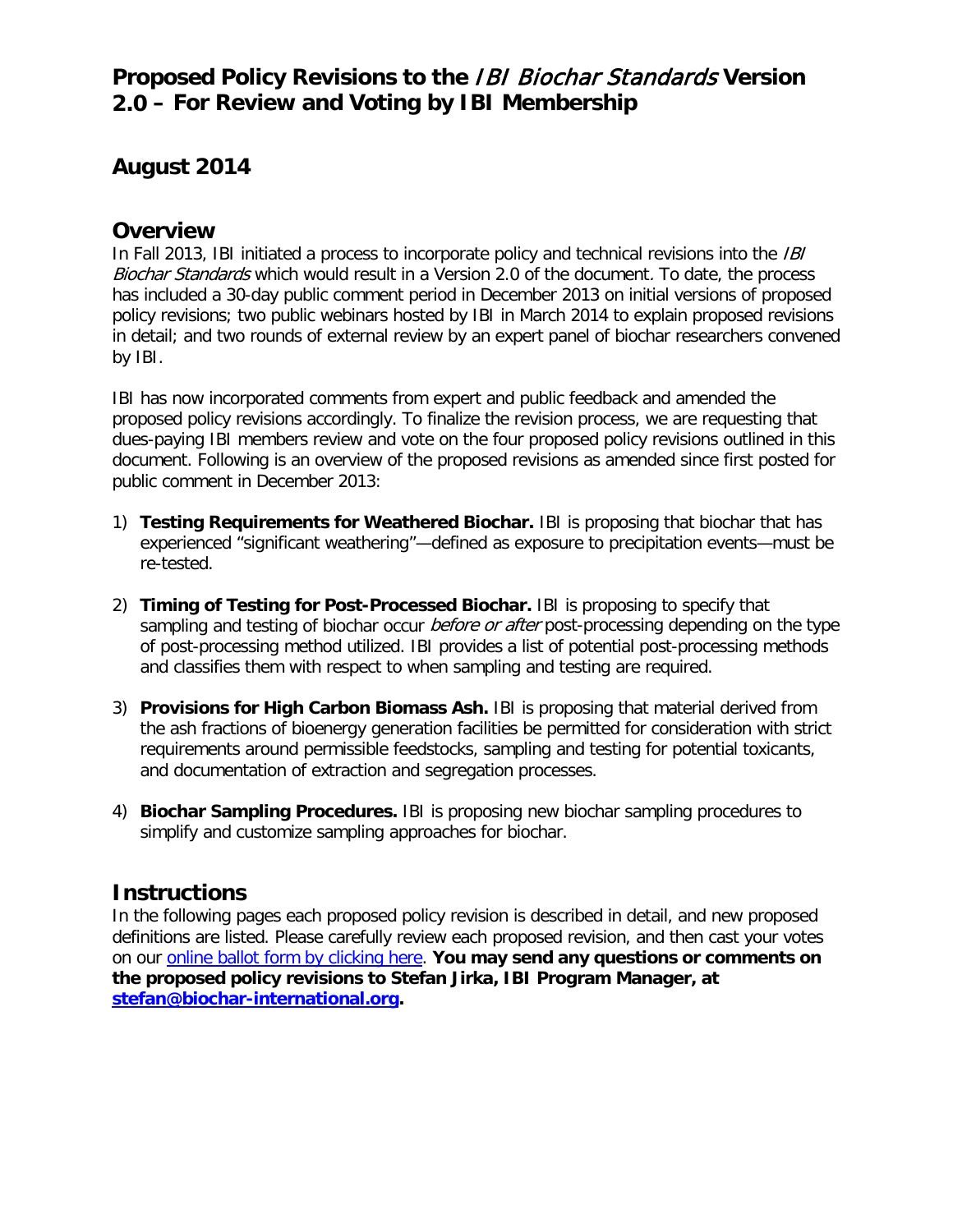# **1 Testing Requirements for Weathered Biochar**

#### **Rationale:**

Biochar weathering may occur when biochar is exposed to precipitation, ice, freeze-thaw cycles, fluctuations in temperature, deposition of atmospheric chemicals, and/or exposure to ambient air. All of these factors may alter the biochar and its physicochemical properties by changing its physical structure and/or its chemical properties through oxidation, hydration, leaching, or other processes. In many instances biochar weathering can be a beneficial process that enhances the material properties of the biochar.

Biochar that is stored uncovered outdoors is subject to the most extreme physical and chemical weathering. Furthermore, weathering affects biochar differentially depending on the type and extent of exposure, the properties of specific biochars, and biochar storage conditions. For example, if a large pile of biochar has been stored outside and rained on extensively, material at or near the surface may experience differential weathering than material at the center of the pile.

#### **Proposed Policy Revision:**

Because of the non-uniform and unpredictable changes caused by weathering, the *IBI Biochar* Standards provide specific testing requirements for biochar material that has been exposed to "significant weathering" which, for the purposes of the *IBI Biochar Standards*, is deemed to occur when biochar has been stored outdoors uncovered and has experienced any precipitation events.

The testing requirements for biochar that has experienced significant weathering depend on whether the material has already been sampled and tested as follows:

- In cases where significant weathering occurs *before* biochar has been sampled and submitted for testing, the entire batch of weathered biochar must be thoroughly mixed to achieve material uniformity prior to sampling; and
- In cases where significant weathering occurs *after* biochar has been sampled and tested, the entire batch of weathered biochar must be re-sampled and re-tested for all of the required tests. Prior to re-sampling the entire batch of weathered biochar must be thoroughly mixed to achieve material uniformity.

Furthermore, it is the responsibility of the biochar producer to re-sample and re-test a biochar if any other weathering events besides precipitation are believed to substantially change the physicochemical properties of the biochar that has already been sampled and tested.

#### **New Definition:**

Weathering: Changes in biochar physicochemical properties due to precipitation, freeze-thaw cycles, fluctuations in temperature, deposition of atmospheric chemicals, and/or exposure to ambient air. (IBI, 2014)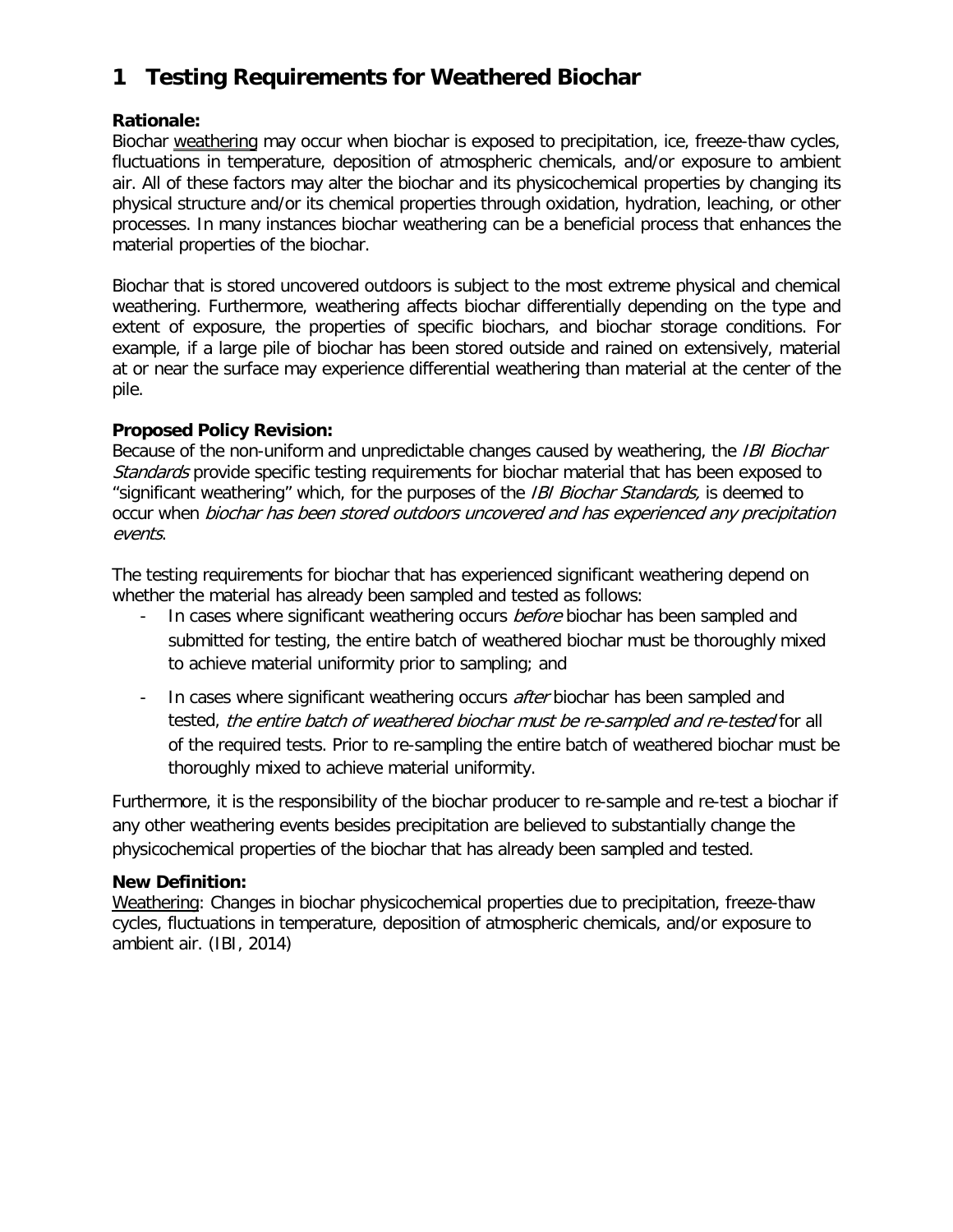# **2 Timing of Testing for Post-Processed Biochar**

### **Rationale:**

After thermochemical conversion of feedstock(s) to biochar, additional steps may be taken by the biochar manufacturer to enhance, transform or otherwise alter the physical, chemical or biological properties of the biochar material. For the purposes of these IBI Biochar Standards, such actions are called post-processing. In order for test results to accurately reflect biochar material properties, the timing of testing with respect to different types of post-processing treatments is critical. Therefore, biochar manufacturers who utilize post-processing must adhere to the guidelines described in the proposed policy change for timing of testing.

## **Proposed Policy Revision:**

- 1) Biochar testing shall occur *before* the following types of post-processing, which constitute the addition of non-biochar materials to the biochar:
	- a) *biological activation* including, but not limited to, treatment with microorganisms, organic compounds, and/or nutrients in a biologically active environment; or
	- b) mixing, blending, or adding any non-biochar material including, but not limited to, compost, fungal mycorrhizae, ash, minerals, chemical fertilizers, animal manure, microbes, and seaweed.
- 2) Biochar testing shall occur *after* the following types of post-processing:
	- a) *steam activation*; or
	- b) *chemical activation* including treatment with acid or alkaline substances or oxygen  $(O_2)$ ; or
	- c) UV or concentrated solar light treatment; or
	- d) microwave or ultrasonic treatment; or
	- e) crushing, grinding, milling, pelletizing, selective segregation or any other form of processing intended to alter or limit biochar particle size; or
	- f) weathering of biochar—whether intentional or unintentional—that has been stored outdoors uncovered and experienced precipitation events.

Further, for those types of post-processing where testing is required to occur after postprocessing treatments (listed in (2) above), the biochar material must be re-tested if postprocessing parameters are altered such that the physicochemical properties of the postprocessed biochar material are rendered substantively different from the previously tested material.

#### **New Definition:**

Post-processing: Any action undertaken by the biochar manufacturer to enhance, transform or otherwise alter the physicochemical properties of the biochar material after completion of the thermochemical conversion process. (IBI, 2014)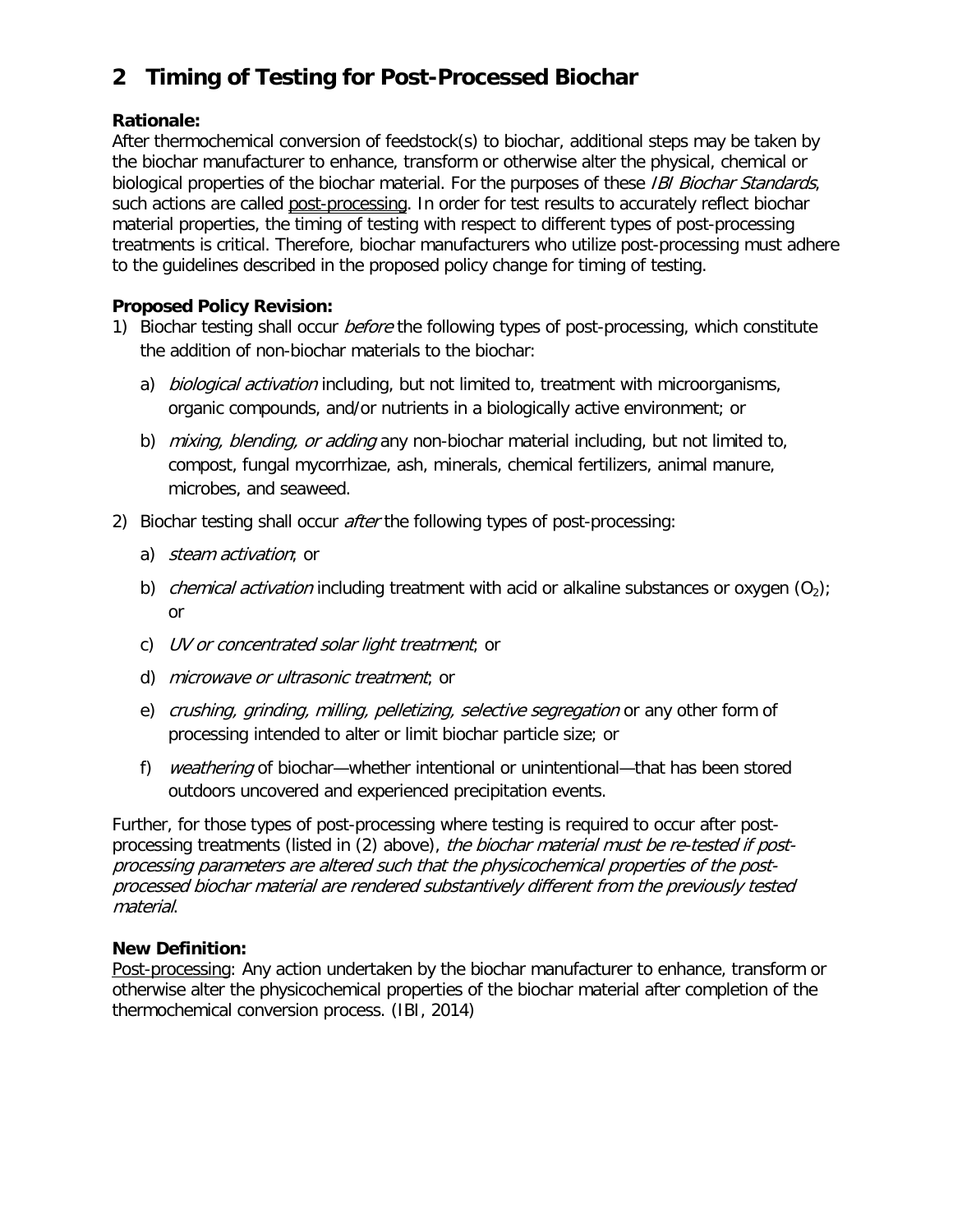# **3 Provisions for High Carbon Biomass Ash**

### **Rationale:**

Biomass-fueled power generating stations produce biomass ash as a byproduct of energy generation. Biomass ash-or fractions thereof, including bottom ash and flyash-may display physicochemical properties that are similar to biochar materials, including high organic carbon content. Such materials may pass the required tests in Test Categories A and B of the *IBI* Biochar Standards. However, concern exists around 1) the potential formation and accumulation of toxicants in biomass ash including PAHs, PCDD/Fs, and heavy metals (Van Loo and Koppejan 2007; Vassilev et al 2013), and 2) the ability of the operator of the biomass boiler or furnace (i.e., the biochar manufacturer) to meet and document "material change" requirements outlined in the IBI Biochar Standards.

#### **Proposed Policy Revision:**

Because of concerns outlined above, IBI requires the following provisions for consideration of high carbon biomass ash under the IBI Biochar Standards:

- 1. Only biomass ash produced from clean cellulosic biomass may be utilized. A statement signed by the producer of the biomass ash (see 2. below) stating that the facility only utilizes clean cellulosic biomass must be provided.
- 2. The producer of the biomass ash (i.e., the operator of the biomass boiler or furnace) is deemed to be the biochar manufacturer. Note that this means that an intermediary (i.e., an entity that acquires and distributes and/or markets the biomass ash) does not qualify as the manufacturer of the biochar pursuant to the IBI Biochar Standards.
- 3. In cases in which some fraction of the high carbon ash is segregated from the total ash product, the following applies:
	- a) Material flow through the bioenergy production facility including the segregation process whereby the high carbon ash fraction is segregated from other ash fractions must be documented and clearly describe the ability to produce a consistent and uniform product.
	- b) The manufacturer must state which fraction of biomass ash is being utilized (bottom ash and/or flyash).
	- c) All documentation related to the segregation process must be retained per the requirements of Section 5.9 Conformity and Record Keeping.
- 4. In addition to testing requirements described in Section 5.3 Timing and Frequency of Testing, the following ongoing sampling and testing plan must be adhered to:
	- a) A grab sample shall be taken of every batch of biomass ash produced by the manufacturer. All grab samples shall be clearly labeled and archived for a period of one-year.
	- b) At the end of each quarter, all grab samples shall be composited into one quarterly composite sample. All quarterly composite samples shall be clearly labeled and archived for a period of one-year.
	- c) Composite samples shall be tested every quarter by an independent laboratory (see Section 5.2 Laboratory Standards) for: PAHs, PCDD/Fs, arsenic, cadmium, chromium, cobalt, copper, lead, mercury, molybdenum, nickel, selenium, and zinc.
	- d) If tests results for any of the parameters in (c) above exceed the Maximum Allowed Thresholds (see Appendix 5 Toxicant Assessment and Determination of Thresholds),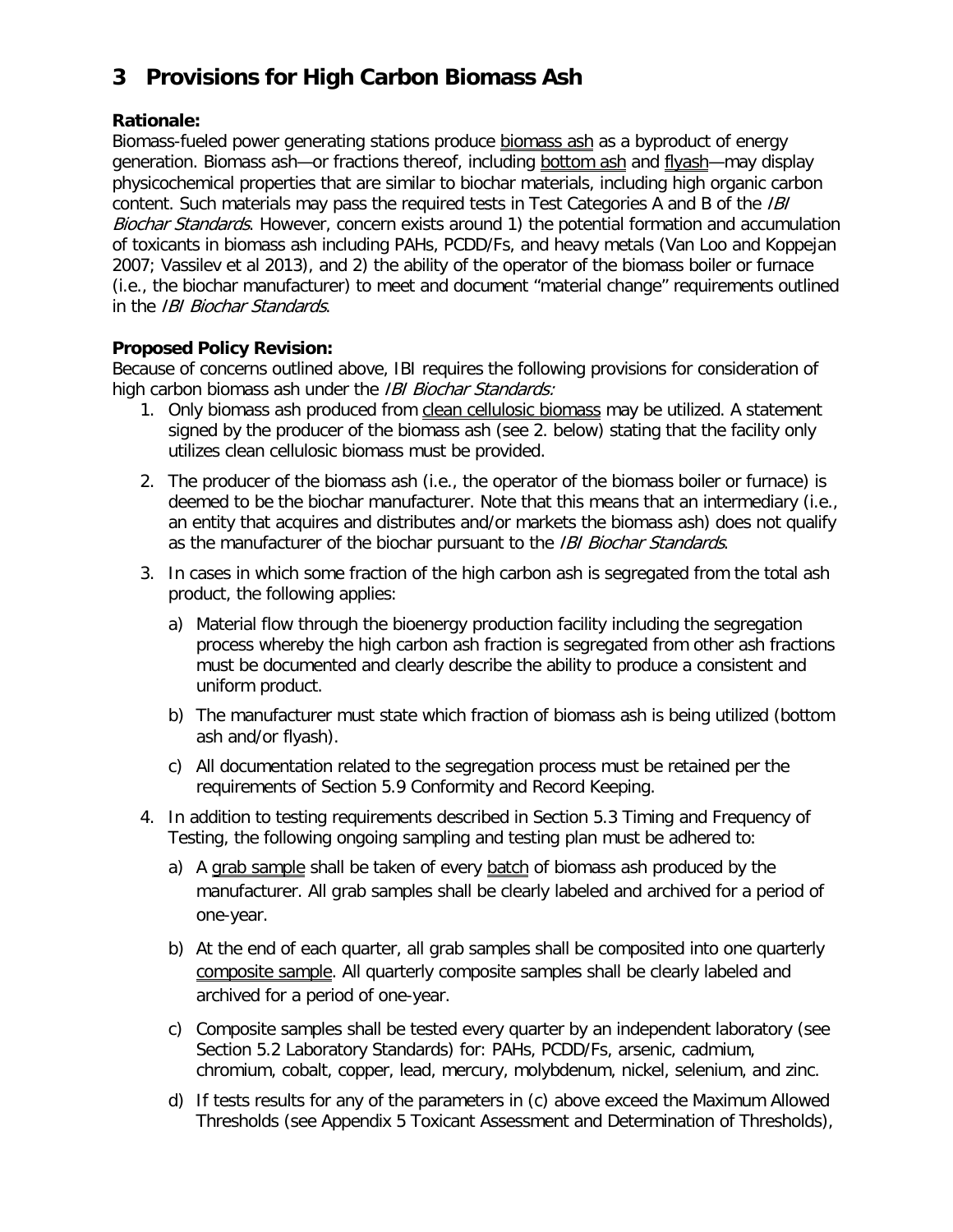that batch of biomass ash does not meet the requirements of the IBI Biochar Standards and may not be considered for certification under the IBI Biochar Certification Program.

#### **New Definitions:**

Batch: 75  $m^3$  or 20 metric tonnes of biomass ash i.e., the quantity of biomass ash approximately equivalent to a tractor trailer load of material. (IBI, 2014)

Biomass Ash: Ash generated as a byproduct of energy generation in biomass-fueled furnaces or boilers. Biomass ash is subdivided into bottom ash and flyash. (IBI, 2014)

Bottom Ash: The component of biomass ash that falls to the bottom of the burner unit of a biomass-fueled furnace or boiler and that has a consistency of ash or a semi-solid slag material. (Oregon DEQ, 2011)

Clean Cellulosic Biomass: Those residuals that are akin to traditional cellulosic biomass such as forest-derived biomass (e.g., green wood, forest thinnings, clean and unadulterated bark, sawdust, trim, and tree harvesting residuals from logging and sawmill materials), corn stover and other biomass crops used specifically for energy production (e.g., energy cane, other fast growing grasses), bagasse and other crop residues (e.g., peanut shells), wood collected from forest fire clearance activities, trees and clean wood found in disaster debris, clean biomass from land clearing operations, and clean construction and demolition wood. These fuels are not secondary materials or solid wastes unless discarded. Clean biomass is biomass that does not contain contaminants at concentrations not normally associated with virgin biomass materials. (US CFR, 2014)

Composite Sample: Grab samples from one source of biomass ash that are thoroughly mixed to produce a consistent sample. (IBI, 2014)

Flyash: The lightest-weight component of biomass ash in a biomass-fueled furnace or boiler that rises with the flue gases and is captured by a boiler or incinerator's air contaminant control equipment. (Oregon DEQ, 2011)

Grab Sample: An individual sample collected at a selected time. (IBI, 2014)

#### **References**

Oregon Department of Environmental Quality. Fact Sheet: Management of Wood Ash Generated from Biomass Combustion Facilities. Updated 5/5/2011.

[http://www.deq.state.or.us/lq/pubs/factsheets/sw/ManagementWoodAshGenBiomassCo](http://www.deq.state.or.us/lq/pubs/factsheets/sw/ManagementWoodAshGenBiomassCombustionFac.pdf) [mbustionFac.pdf](http://www.deq.state.or.us/lq/pubs/factsheets/sw/ManagementWoodAshGenBiomassCombustionFac.pdf) (Accessed November 2013)

US Code of Federal Regulations, 40 CFR § 241.2

Vassilev, Stanislav V.; David Baxter; Lars K. Andersen; Christina G. Vassileva, An overview of the composition and application of biomass ash: Part 2. Potential utilisation, technological and ecological advantages and challenges, Fuel, Volume 105, March 2013,

Pages 19-39, ISSN 0016-2361, [http://dx.doi.org/10.1016/j.fuel.2012.10.001.](http://dx.doi.org/10.1016/j.fuel.2012.10.001)

Van Loo, S., & Koppejan, J. (Eds.). (2007). The handbook of biomass combustion and co-firing. Earthscan.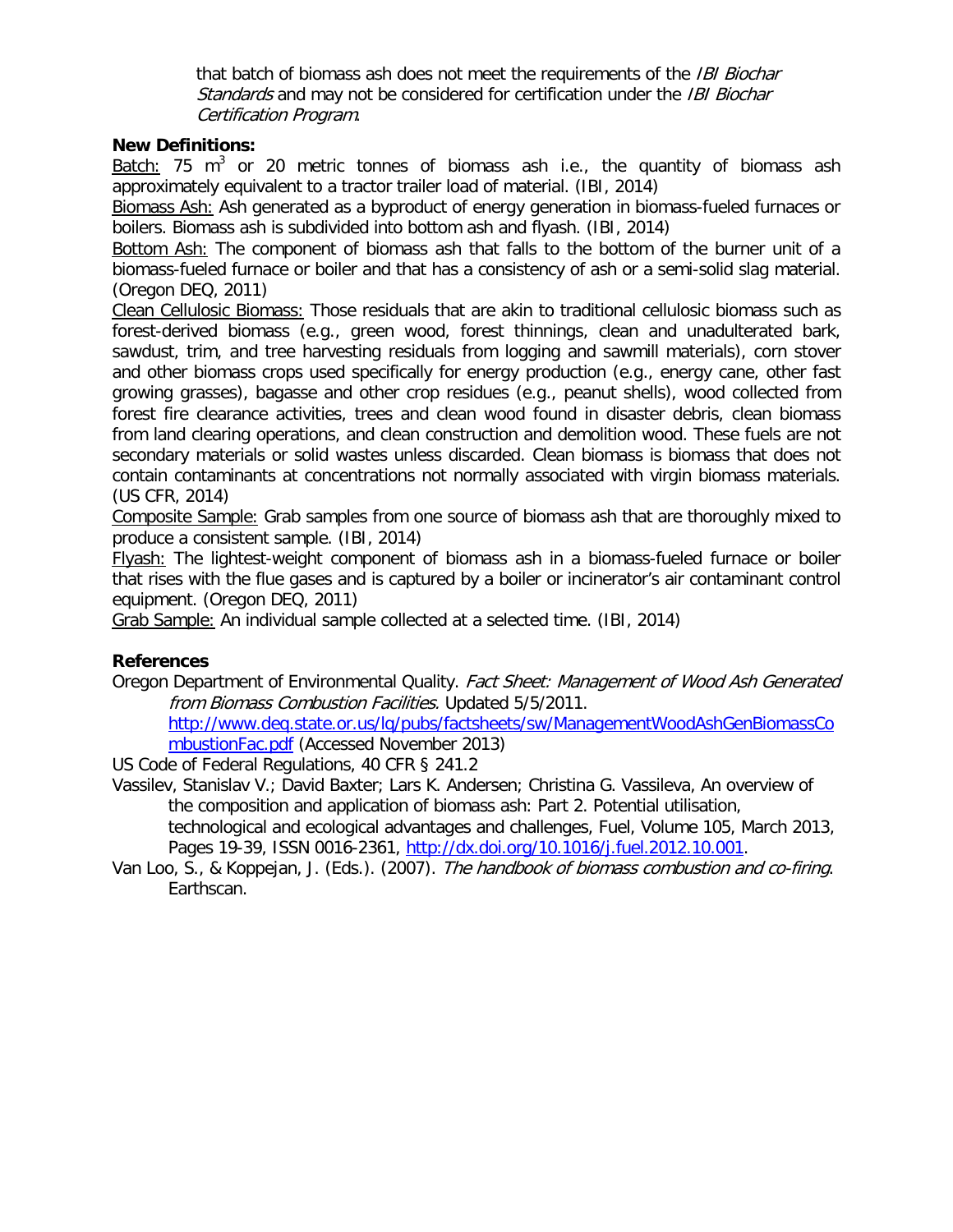## **4 Biochar Sampling Procedures**

#### **Rationale:**

The IBI Biochar Standards currently require using sampling procedures developed for compost, according to the US Composting Council's Test Methods for the Examination of Composting and Composts (TMECC). This quidance is highly complex and not well adapted for biochar testing. IBI proposes to simplify biochar sampling procedures while maintaining scientific rigor through the inclusion of new sampling guidance adapted specifically for biochar but drawing from established protocols for compost and soil sampling.

#### **Proposed Policy Revision:**

Strict adherence to standardized biochar sampling procedures is critical to ensure reliable, representative, and replicable test results. Manufacturers should adhere to the sampling procedures outlined in the Appendix (on the following pages), drawn from established compost sampling procedures but adapted specifically for biochar. Adherence to these biochar sampling procedures will ensure that the sample collected is representative of the entire biochar material being analyzed.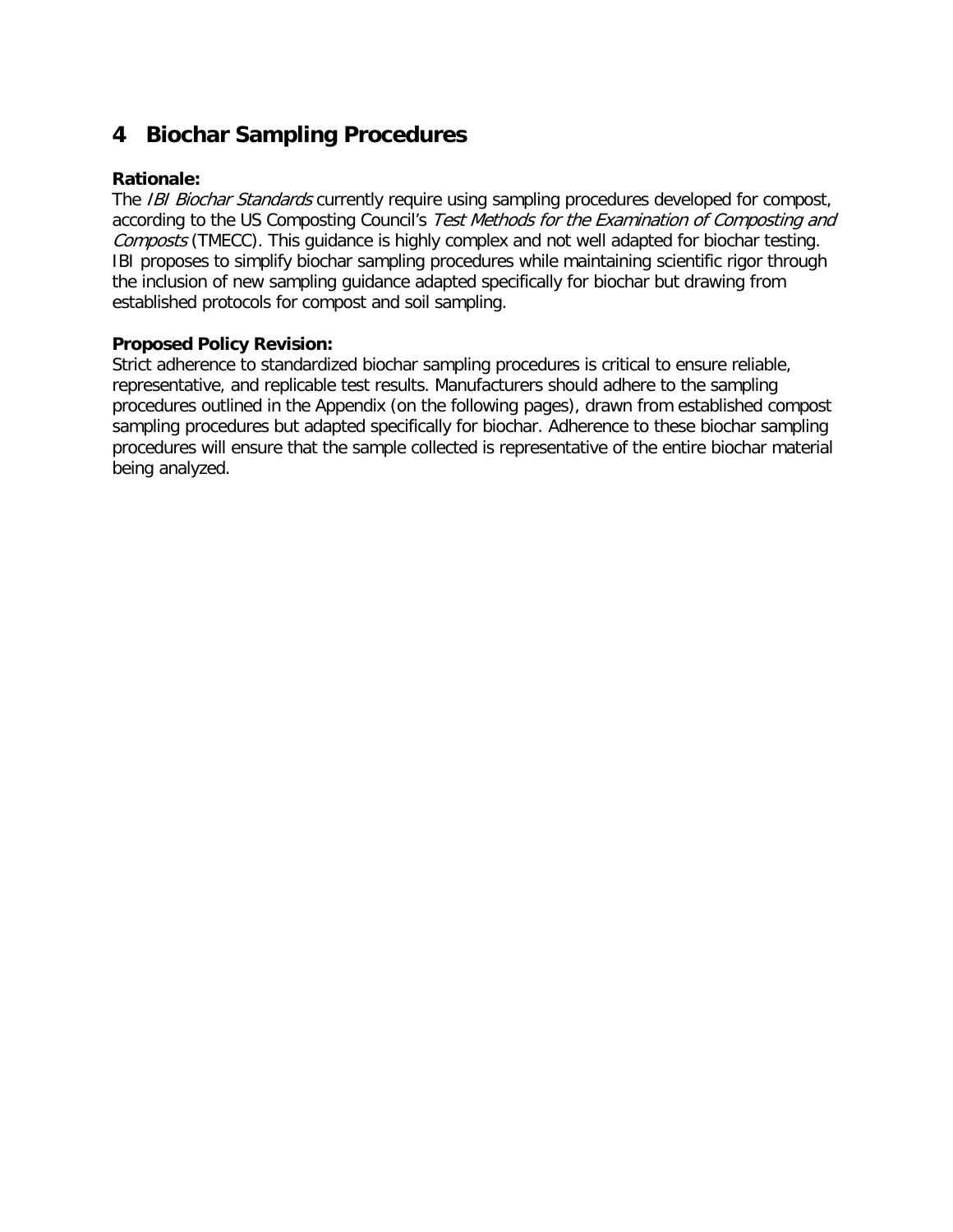## **Appendix – Biochar Sampling Procedures**

## **Equipment required for sampling**

All equipment should be clean and residue-free.

- Spade or shovel
- Plastic container for mixing: a 5-gallon bucket is ideal
- If necessary, a clean plastic tarpaulin for mixing
- Permanent marking pen
- Sample submission form (provided by testing laboratory)
- Sample containers (described in detail below)

### **Sample containers**

Gallon- or quart-sized zip-loc plastic bags (or glass jars) are adequate containers for most of the parameters to be tested in the *IBI Biochar Standards*. However, because organic pollutants including PAHs, PCDD/Fs, and PCBs are prone to volatilization, samples to be tested for those compounds and for the germination inhibition assay must be packaged in special glass containers with Teflon lids, or exclusively Teflon containers. Manufactures should check with the testing laboratory to confirm sample amounts to be collected as well as container types. In most cases, labs will provide the Teflon containers for the PAHs, PCDD/Fs, and PCBs tests. Table 1 below lists the container types allowed as well as the maximum recommended holding time by each testing parameter.

#### **Table 1. Sample containers and holding times by test category parameters.**

|                                           | Container type <sup>1</sup> |   |                 |                               |
|-------------------------------------------|-----------------------------|---|-----------------|-------------------------------|
| <b>Parameter</b>                          |                             | G | <b>GwT</b> or T | Max holding time <sup>2</sup> |
| Category A - all parameters               | x                           | x |                 | 14 days                       |
| Category B - germination inhibition assay |                             |   |                 | 7 days                        |
| Category B - PAHs, PCDD/Fs, and PCBs      |                             |   | x               | 7 days until extraction       |
| Category $B$ – metals                     |                             | Χ |                 | 2 days                        |
| Category C - all parameters               |                             | x |                 | 14 days                       |

 $1 P =$  Plastic: G = Glass; GwT or T = Glass with Teflon lid or exclusively Teflon

 $2$  Max holding time = Maximum holding time recommended at lab (Woods End, 2014)

## **Composite sampling**

Because of spatial variability of biochar stored in a pile, bin or other storage method, it is necessary to take a composite sample consisting of material collected from several locations within the entire biochar material being sampled. A representative biochar sample must be collected through random selection of subsamples throughout the entire material being sampled. The sampling technique will depend on the type of storage of the material and consist of no less than 15 subsamples (USDA and USCC, 2001).

## **Composite sampling procedure by storage method**

Pile or other uncontained storage method:

- 1. Remove any covers and thoroughly mix the pile, if possible.
- 2. Proceed to the first randomly selected sampling location and collect approximately 1 pint of material from near the surface, another pint midway through the pile, and another pint near the bottom of the pile. Place the subsamples in the 5-gallon bucket.
- 3. Repeat this process at least 5 times at random locations in the biochar pile.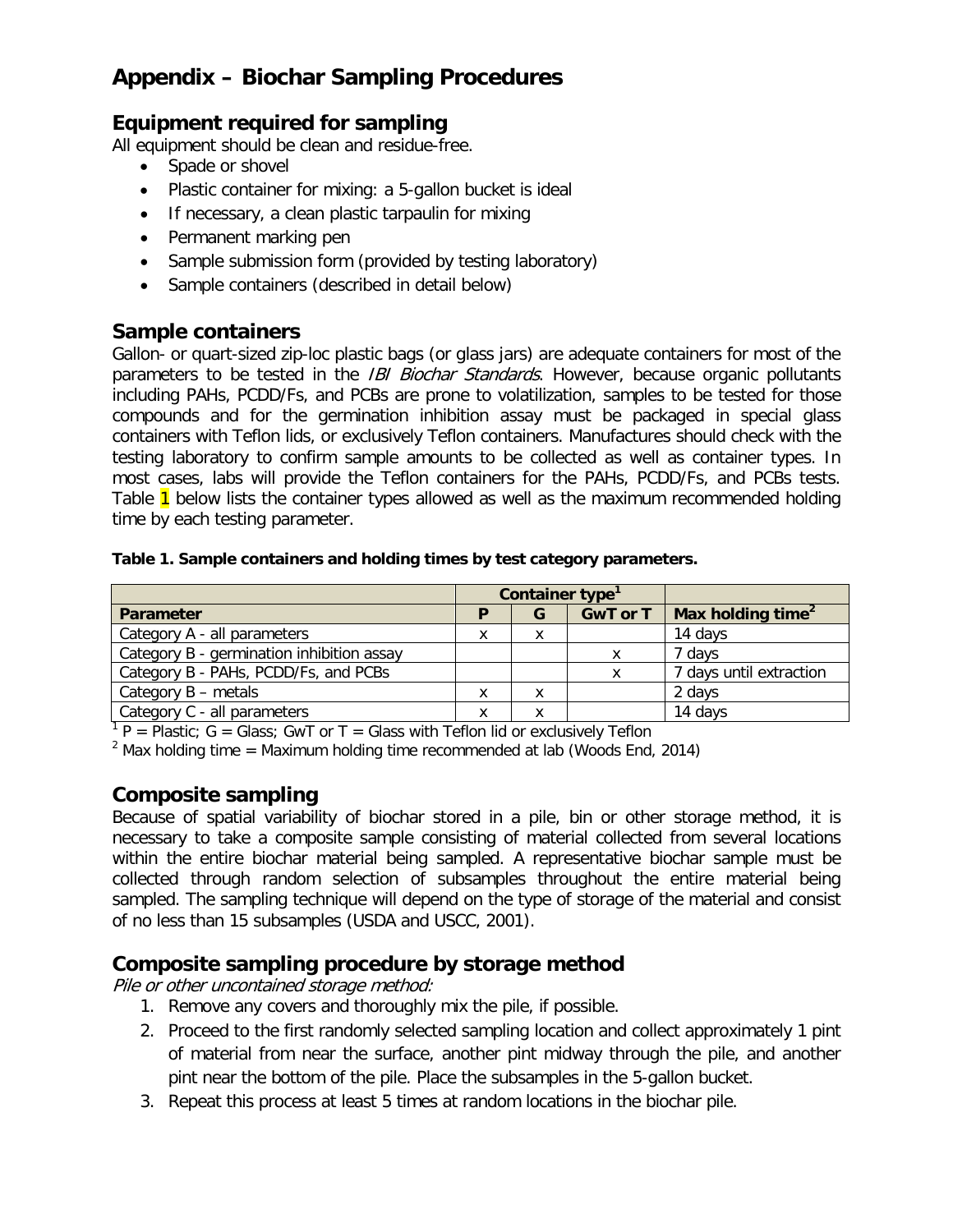- 4. When all subsamples have been collected, thoroughly mix the material in the bucket being careful to avoid stratification of the biochar based on particle size. If necessary, mixing may be facilitated by dumping the material in the bucket onto a clean plastic tarpaulin, and mixing thoroughly.
- 5. Collect the composite sample from the mixed material. Fill the material to overflowing in double wrapped zip-loc bags. Clearly mark the bag contents with permanent marker including name of the biochar, and sampling date and time.

### Enclosed containers or bagged product:

- 1. Open the container/bag and thoroughly mix the material inside, if possible.
- 2. Proceed to the first randomly selected container/bag and take 3 subsamples consisting of approximately 1 pint of material each from several different depths inside the container/bag. Place the subsamples in the 5-gallon bucket.
- 3. Repeat this process at least 5 times from randomly selected containers/bags.
- 4. When all subsamples have been collected, thoroughly mix the material in the bucket being careful to avoid stratification of the biochar based on particle size. If necessary, mixing may be facilitated by dumping the material in the bucket onto a clean plastic tarpaulin, and mixing thoroughly.
- 5. Collect the composite sample from the mixed material. Fill the material to overflowing in double wrapped zip-loc bags. Clearly mark the bag contents with permanent marker including name of the biochar, and sampling date and time.

## **Number of samples to collect**

To ensure statistical accuracy of the composite sample it is necessary to adjust the subsample size based on the overall amount of the biochar material being sampled. Biochar manufacturers should adhere to the following subsampling thresholds:

- For amounts up to 10 metric tons of biochar material the manufacturer shall take a minimum of 15 random subsamples, as outlined above.
- For each increase in 10 metric tons of biochar material, at least 15 additional subsamples shall be taken. For example, if 60 metric tons of biochar are being sampled for testing, a minimum of 90 random subsamples should be taken throughout the entire biochar material.

## **Shipping biochar samples**

Once a composite sample has been taken, the sample must be properly packaged for shipping to the testing laboratory. Standard practice involves securely packaging the double-wrapped biochar samples in sturdy boxes or other containers. The biochar should be clearly marked with the name of the sample and the time and date of sampling. It is the responsibility of the biochar manufacturer to confirm any special procedures for packaging and labeling, quantities needed, as well as pricing with the laboratory being used to conduct the testing. In some cases, laboratories may provide proprietary containers for shipping. Furthermore, because of the possibility of volatilization of organic pollutants at ambient temperatures, it is recommended that samples to be tested for PAHs, PCDD/Fs, and PCBs be chilled on dry ice directly after sampling and during shipping (TMECC).

## **References**